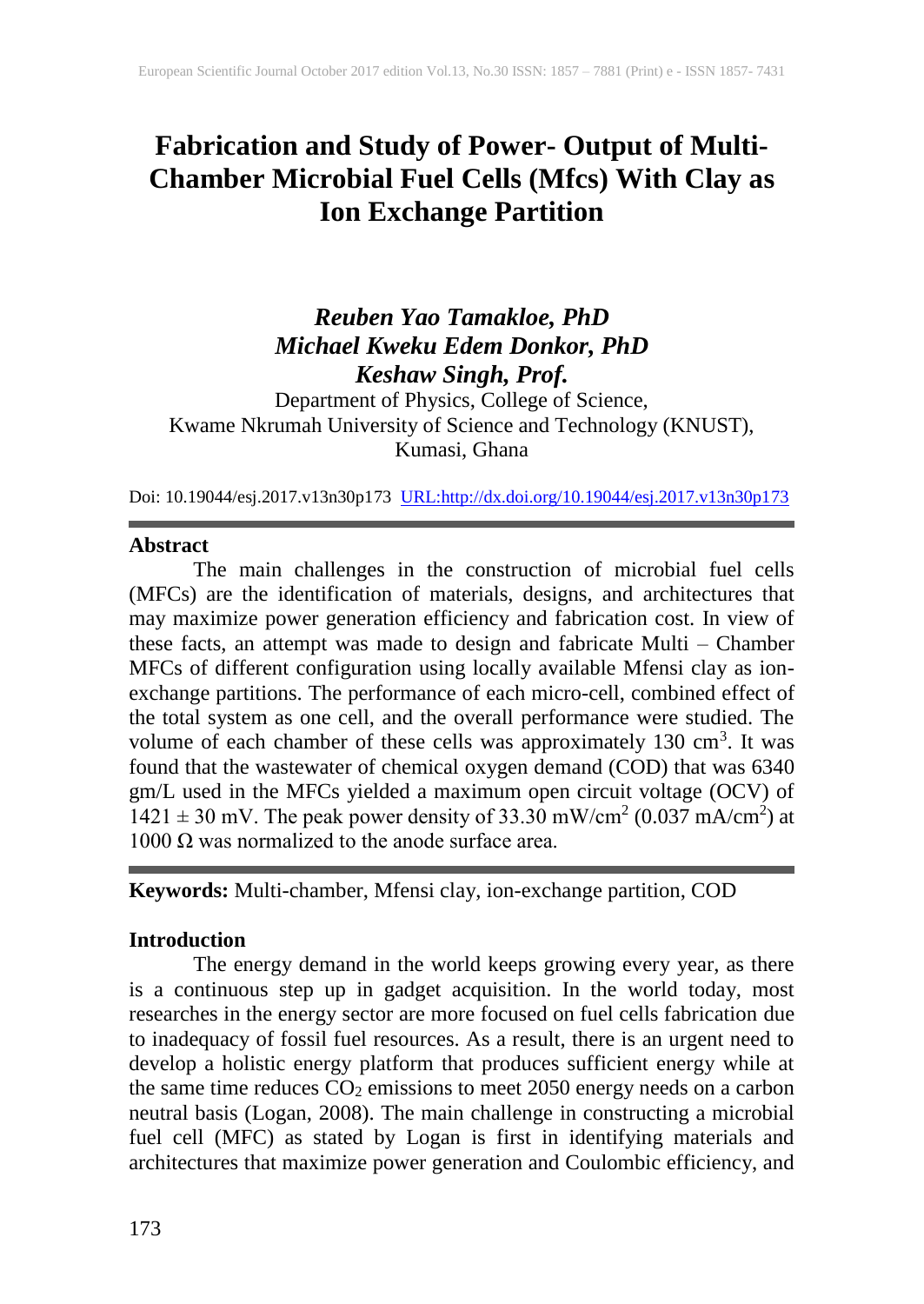that also minimize cost. Through an understanding of the MFC system, it will be probable to improve the properties and design of a cell for maximum efficiency. Veeranjaneya et al. (2010) have explained the following four primary mechanisms proposed for microorganisms to transfer electrons to electrodes: (1) Indirect electron transport by reduced products; (2) Electron transport by artificial mediators; (3) Electron transport through microorganism's own mediator; (4) Direct electron transfer. However, MFC and its derived technologies have been used for many applications, including waste disposal, remote power supplies, water treatments, chemicals production, and biosensor (Calder, 2007).

Consequently, quite a number of researchers have reported that the anode materials used in MFCs are to be highly conductive, non-corrosive, high specific surface area, high porosity, non-fouling, inexpensive, electrically conductive, and should be easily made and scaled to larger sizes (Logan, 2008). Samsudeen et al. (2015) studied multi-chamber microbial fuel cell which consists of four anodes and a cathode component separated by a membrane. They achieved a maximum open circuit voltage (OCV) of 720 mV and the peak power density of 52.8 mW/m<sup>2</sup> (162.5 mA/m<sup>2</sup>) at 100  $\Omega$ as normalized to the anode surface area. Aelterman et al. (2006) investigated the performance of six cells stacked in parallel and series that had a significant increase on the voltages  $(2.02 \text{ V at } 228 \text{ W m}^{-3})$  and the currents  $(255 \text{ mA at } 248 \text{ W m}^{-3})$ , while retaining high power outputs.

In the current investigation, an attempt was made to generate electricity from MFC by utilizing multiple chambers connected by Mfensi clay as ion-exchange partitions. The following objectives were considered:

- To measure the performance of each micro-cell;
- To observe the multiple effect on each micro-cell on the bulk system;
- To observe the combined effect of the total system as one cell; and
- To observe the total performance.

#### **Materials and methods Fabrication of MFCs Chambers**

The clay material was obtained from Mfensi, a town near Kumasi – Ghana. Table 1 shows the constituent of the clay as used in earth wares sold in the Ghanaian market.

| Thuorescence Laboratory Results |       |         |      |  |  |  |  |
|---------------------------------|-------|---------|------|--|--|--|--|
| Element                         | %     | Element | $\%$ |  |  |  |  |
| Na <sub>2</sub> O               |       | $K_2O$  | 1.66 |  |  |  |  |
| MgO                             | .28   | CaO     | 0.54 |  |  |  |  |
| $Al_2O_3$                       | 3.82  | TiO2    | 0.04 |  |  |  |  |
| SiO <sub>2</sub>                | 55.26 | MnO     |      |  |  |  |  |

**Table 1**. Composition of Mfensi Clay from Geological Survey Department (Ghana) X-Ray Fluorescence Laboratory Results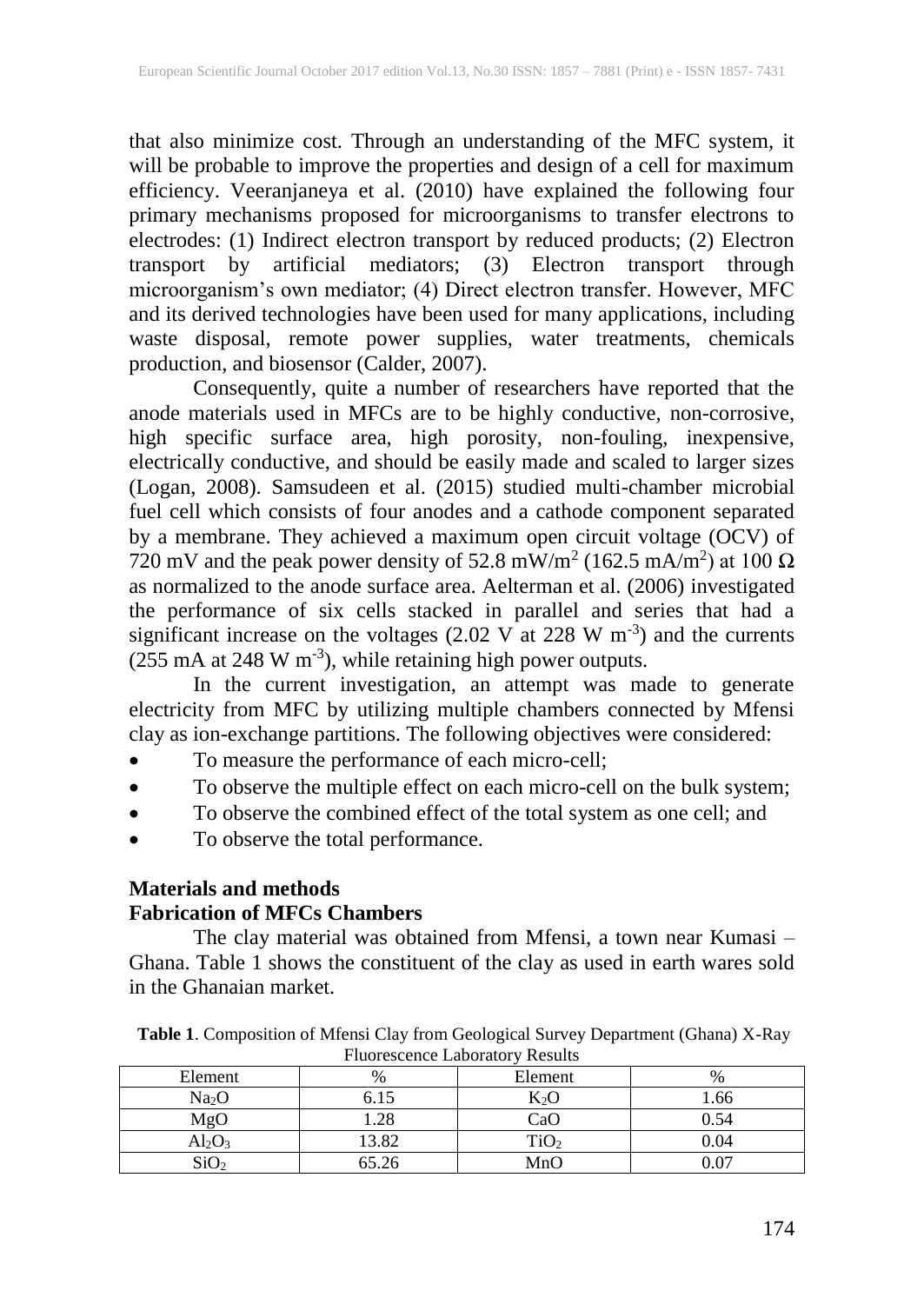| $P_2O_5$              | ററ<br>∪.∠J               | FeO <sub>3</sub> | 0.83  |
|-----------------------|--------------------------|------------------|-------|
| cΩ<br>SO <sub>3</sub> | 1 <sub>0</sub><br>v. I v | LOI              | 10.00 |
| ◡                     | 0.02                     | Total            | 100   |

The varying chambers were molded and fired at the Department of Ceramics, KNUST. The chambers were in 2, 4, 6, and 9 sets. As shown in Figure 1, each chamber is 3.8 cm x 3.8 cm x 9 cm (approx. 130 cm<sup>3</sup> in volume) and 0.6 cm thick. Porosity was measured to be 14 %. The outer part of each set of the pot was coated to prevent the liquid from seeping out.

### **Wastewater Used in MFCs**

Wastewater from the Guinness Ghana Brewery Limited (GGBL, Kumasi) has being our favorite for anode substrate. This is primarily because of its known source and safety measures attached to its disposal. Besides, it is suitable for electricity generation in MFCs due to the food-derived nature of the organic matter (Pant et al., 2010; Pant et al., 2016). Good results were obtained from earlier studies with this wastewater with varying CODs (Tamakloe et al., 2014; Tamakloe et al., 2015). Each cell was fed with wastewater of COD equals to 6340 gm/L and with 80 % concentration of  $H_2O_2$  alternatively. 80 % concentrated  $H_2O_2$  was used earlier to ascertain the veracity of suitable dilution for higher performance (Tamakloe, 2015).

## **Choice of Electrodes**

Most of the publications on suitable electrodes (Wei et al., 2011; Logan, 2008) have laid emphasis on carbon and its variance. Nevertheless, these experiments continually use zinc rods and copper plates, as electrodes, for good results. In the present work, zinc plates with surface area of  $24 \text{ cm}^2$ each were placed in the wastewater. Also, copper rod of same surface area was placed in the  $H_2O_2$  respectively, making each adjacent pot to form a cell.



**Figure 1.** Designed and fabricated Mfensi clay chambers; anode/cathode applied to all cells

### **Measurements**

Each cell was connected to Datalogger (Campbell Sci CR10X). Open circuit voltage (OCV) and potential drop across 1K load were recorded per minute for 35 days. Ambient temperature was varied over the period between  $24^{\circ}$ C and  $25^{\circ}$ C.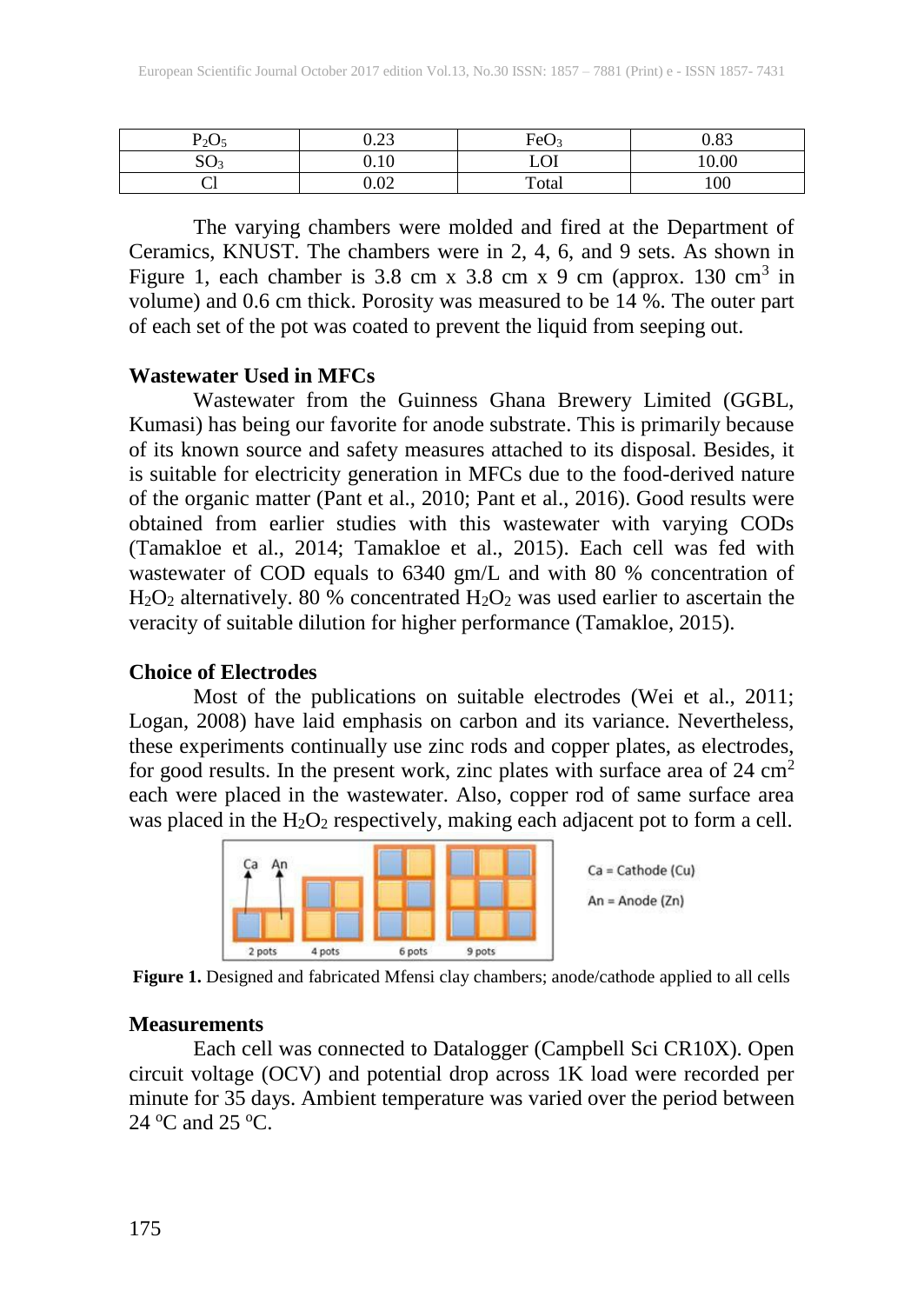### **Parallel Connection**

4, 6, and 9 combinations were connected in parallel (Figure 2a) and to the Datalogger. That is, zinc plates in each anode pot were connected together and copper plates were also connected together as one terminal.



**Figure 2a**. Parallel cell configuration (9 chambered cell)

**Series Connection**

**Figure 2b**. Series cell configuration

Series connection in the multi system appeared isolated as shown in Figure 2b. Also, each cell was connected to a load and thus in turn worked independently. However, such single cell measurement was plotted as shown in Figure 3 and 4.

### **Results and discussion**

There were two aspects that these experiments sought to compare; 1) measure the performance of a single cell in the multi MFC system; 2) performance of total multi cell as a single cell. Although all the cells were co-joint with each other as the partition between them act as an ion-exchange medium. Each adjacent pot combination in the alternative forms a cell. The cells were also taken through the polarization measurements using resistors of 100  $\Omega$  to 15000  $\Omega$ . Voltage drops were recorded through PeakTech 2010DMM Multimeter.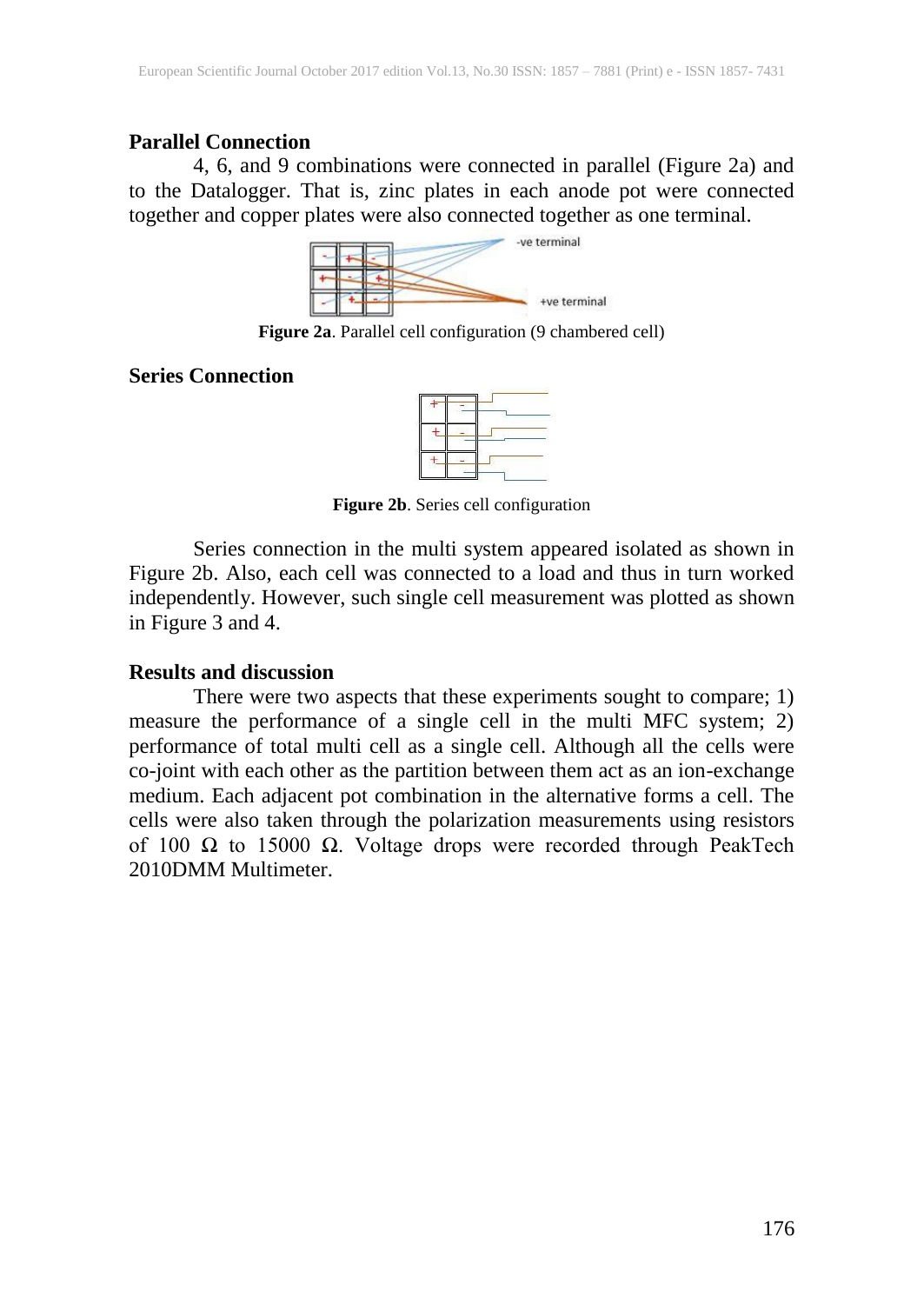

**Figure 3.** Voltage recorded for the first 5 days

The first portion of Figure 3 (A) on the curves represented OCVs recorded by the Datalogger without load. When the loads were connected, there were sharp drops in line with ohm's law of electric circuit calculation (Folivi et al., 1977). Some of the cells continually dip with hours of operation, while others maintain constant voltages (B). 9 and 6 chambered cells were configured into parallel cells each respectively. However, these were the top 2 of higher operation voltages, meaning these can be used for longer operation period.



**Figure 4.** Voltage drop across varying resistors against current density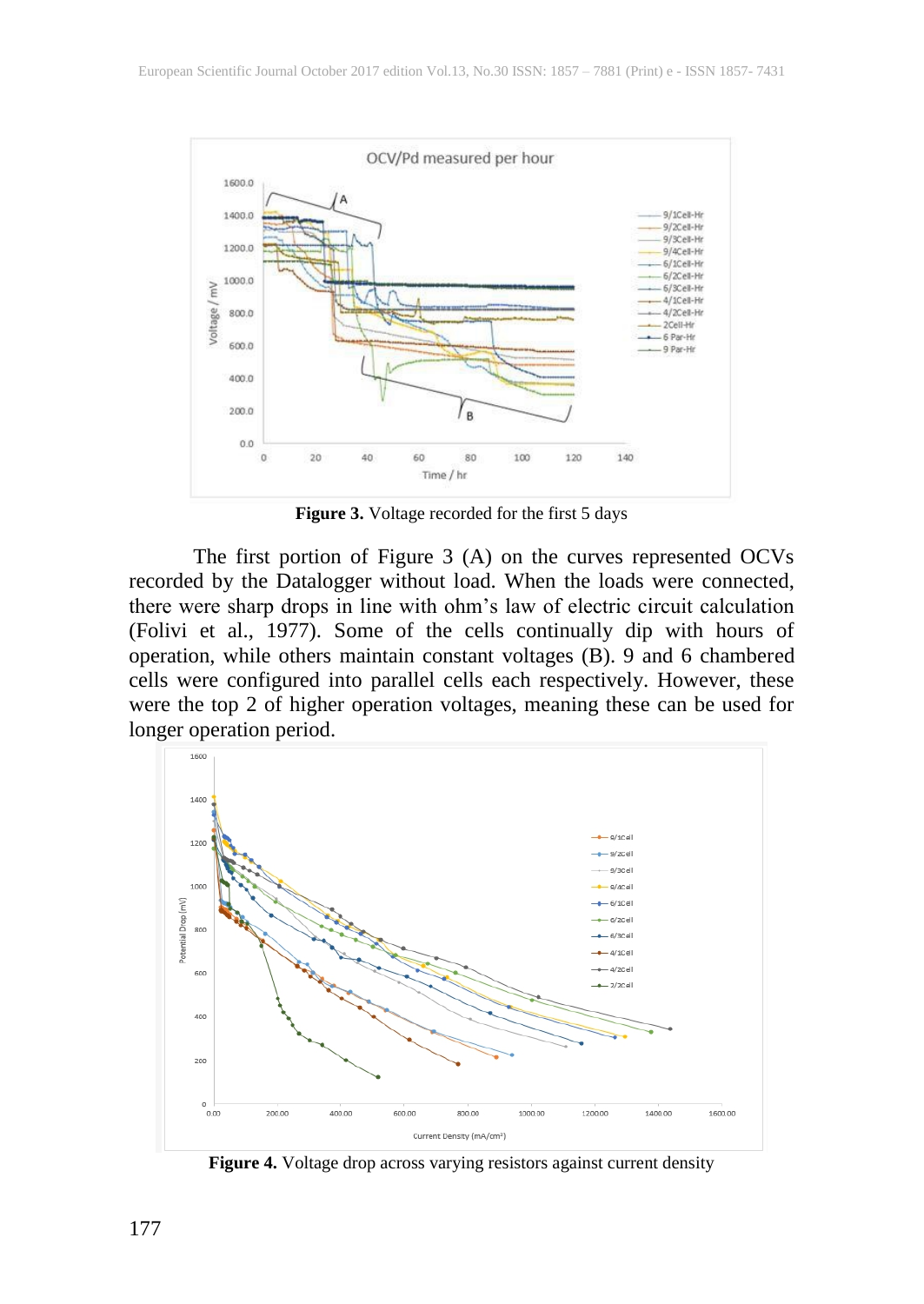Current density was calculated based on the surface area of the anode electrode ( $I_D = P d / R A_{an}$ ), and Power density was then calculated using  $P =$  $I<sub>D</sub>E$  (where  $I<sub>D</sub>$  is the current density and *E* the voltage drop).

It was observed that OCV did not follow a pattern (Figure 4). The fourth cell from the 9 chambered cell had the highest OCV of 1414 mV which was probably due to the fact that this particular cell had two anodes and one cathode.

|                | OCV/ | Resistance/ $\Omega$ | Pd:  | Current/mA | Current                    | Power                      |
|----------------|------|----------------------|------|------------|----------------------------|----------------------------|
|                | mV   |                      | E/mV |            | Density/mA/cm <sup>2</sup> | Density/mW/cm <sup>2</sup> |
| 9              | 1260 | 1000                 | 633  | 0.633      | 0.0264                     | 16.6954                    |
| Chambered      | 1347 | 1000                 | 654  | 0.654      | 0.0273                     | 17.8215                    |
| cells          | 1302 | 1000                 | 771  | 0.771      | 0.0321                     | 24.7684                    |
|                | 1414 | 1000                 | 868  | 0.868      | 0.0362                     | 31.3927                    |
| 6              | 1331 | 1000                 | 861  | 0.861      | 0.0359                     | 30.8884                    |
| Chambered      | 1179 | 1000                 | 819  | 0.819      | 0.0341                     | 27.9484                    |
| Cell           | 1215 | 1000                 | 761  | 0.761      | 0.0317                     | 24.1300                    |
| $\overline{4}$ | 1223 | 1000                 | 637  | 0.637      | 0.0265                     | 16.9070                    |
| Chambered      | 1380 | 1000                 | 894  | 0.894      | 0.0373                     | 33.3015                    |
| Cell           |      |                      |      |            |                            |                            |
| $\mathfrak{D}$ | 1228 | 1000                 | 486  | 0.486      | 0.0203                     | 9.8415                     |
| Chambered      |      |                      |      |            |                            |                            |
| (one cell)     |      |                      |      |            |                            |                            |
|                |      |                      |      |            |                            |                            |
| 9 Parallel(as  | 1118 | 1000                 | 903  | 0.903      | 0.0125                     | 11.3251                    |
| one cell)      |      |                      |      |            |                            |                            |
| 6 Parallel(as  | 1380 | 1000                 | 994  | 0.994      | 0.0138                     | 13.7227                    |
| one cell)      |      |                      |      |            |                            |                            |
| 4 Parallel(as  | 1223 | 1000                 | 835  | 0.835      | 0.0174                     | 14.5255                    |
| one cell)      |      |                      |      |            |                            |                            |

**Table 2**. Comparison of individual cells in the multi MFC system



**Figure 5.** Histogram showing the comparison of individual cells in the multi MFC system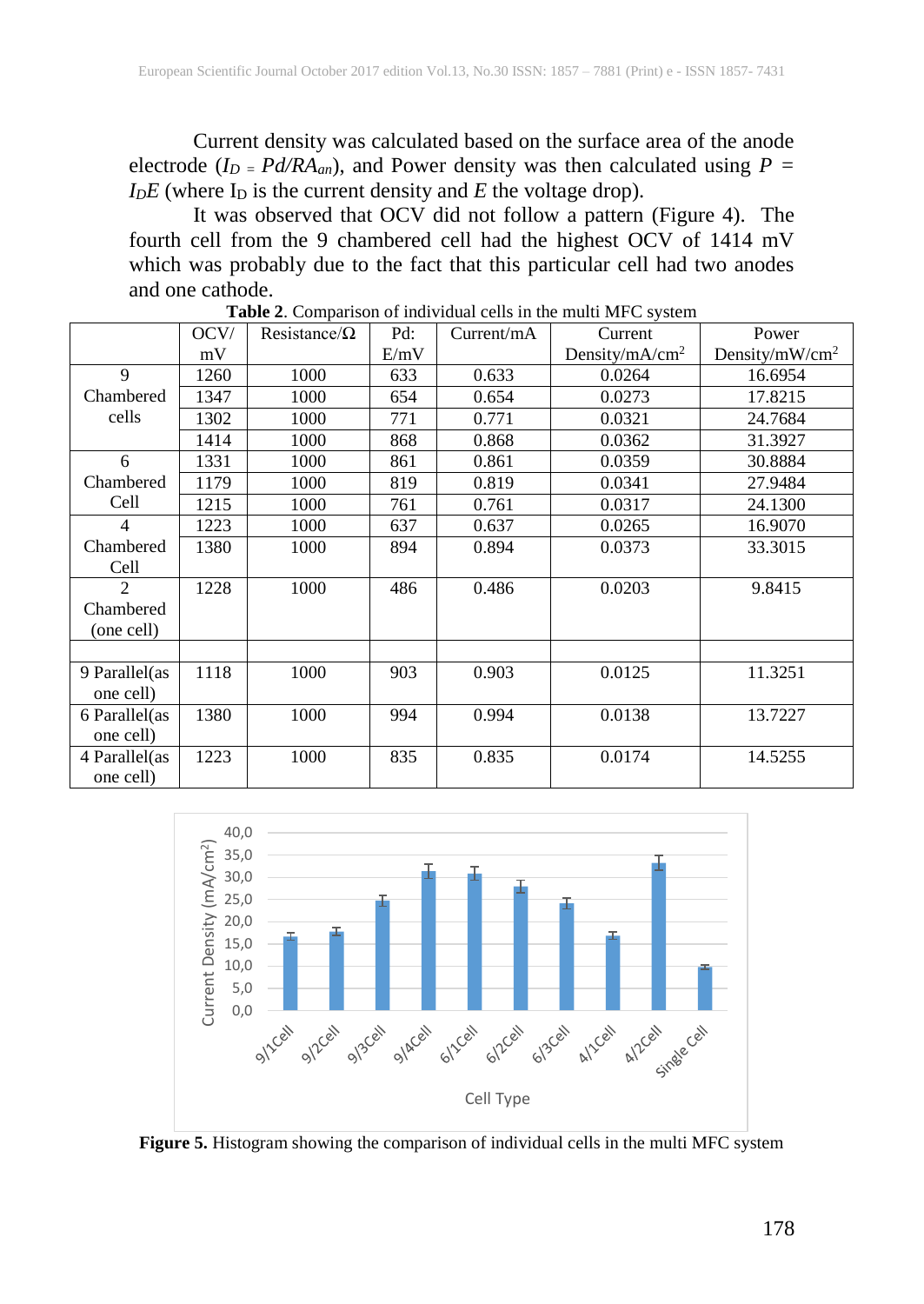Both polarization and power curves for 4/2Cell show the highest yield compared to 4/1Cell. Although the OCV for 9/4Cell was the highest, it was not consistent with ohmic portion of characteristic curves of Figure 4 and 6. These curves show how well the cells maintain voltages as a function of the current produced. Resistive effects in fuel cells reduce the efficiency of the cell by dispelling power in the partitions and substrate resistances. This effect is also observed due to the insulation of the anode electrode. The voltage generated here is far more complicated to understand or predict. As usual, the inference can be deduced from the total result. Almost all the individual cells have their internal resistance  $R_{int} = 330 \Omega$  (Logan, 2008). Therefore, we see that maximum power occured at a point where  $R_{int} = R_{ext}$ , then  $P_{max} = E_{emf} / 4R_{int}$ .

The parameter that must have caused the variation based on nature of the histogram in Figure 5 with regard to 4/2Cell might be due to the partition characteristic between anode/cathode of the cell with all other factors been the same; i.e. substrates, anode, cathode, and ambient conditions.



**Figure 6.** Power density verse current density comparing individual cell in multi MFC system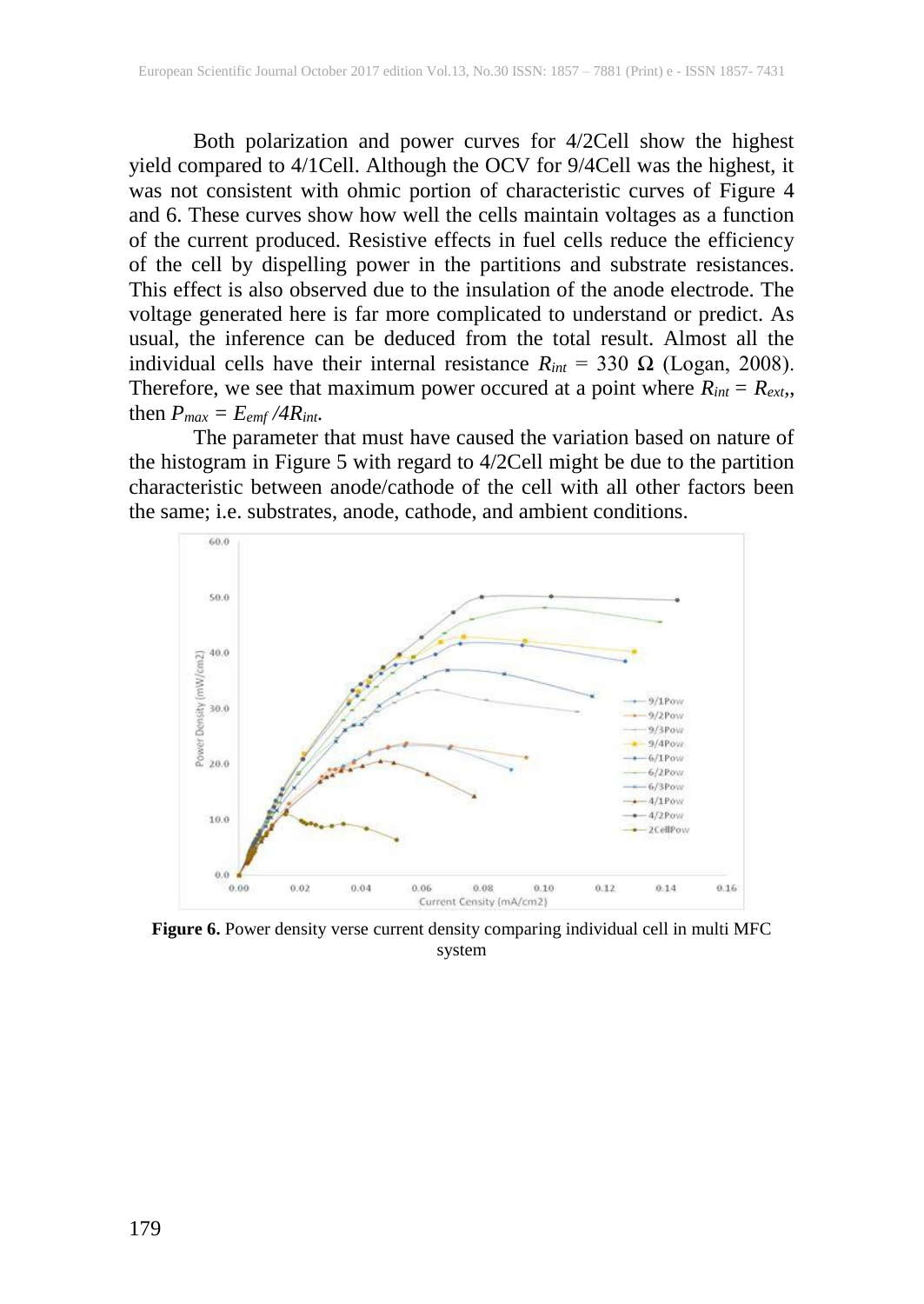

**Figure 7.** Polarization and power density curves for parallel combination multi MFC system

The maximum power as shown in Figure 7 was  $41.25 \text{ mW/cm}^2$  for 9 chambered cells. The activation losses and ohmic portions of the polarization curves were more pronounced in both Figure 4 and 7. The concentration polarization drops were overcome within the range of load/resistors (100 – 15000 Ω) used for the measurements. Concentration losses are the most important loss parameters to be overcome for optimum design of the MFC architecture. These losses were said to arise from the resistance of ion conduction due to the substrates and the membrane or partition between anode and cathode, and the flow of electrons through the electrodes to the contact load points (Logan, 2008). Our choice of clay partition could have accounted for reduction in concentration losses. It also ensures good contacts in the circuit and the source of anode substrate that enhanced solution conductivity.

#### **Conclusion**

This experiment verified the performance of multi-chambered MFCs. Performance of each micro cell in the system was observed to be significant in terms of their yields as could be in standalone single cell. Each adjacent cell tends to supplement the other so that series configuration is not possible in the same multi-system. In parallel configuration, all anode terminals are connected as one and all cathode terminals are connected together, resulting in higher current as shown in Figure 7. This higher power can therefore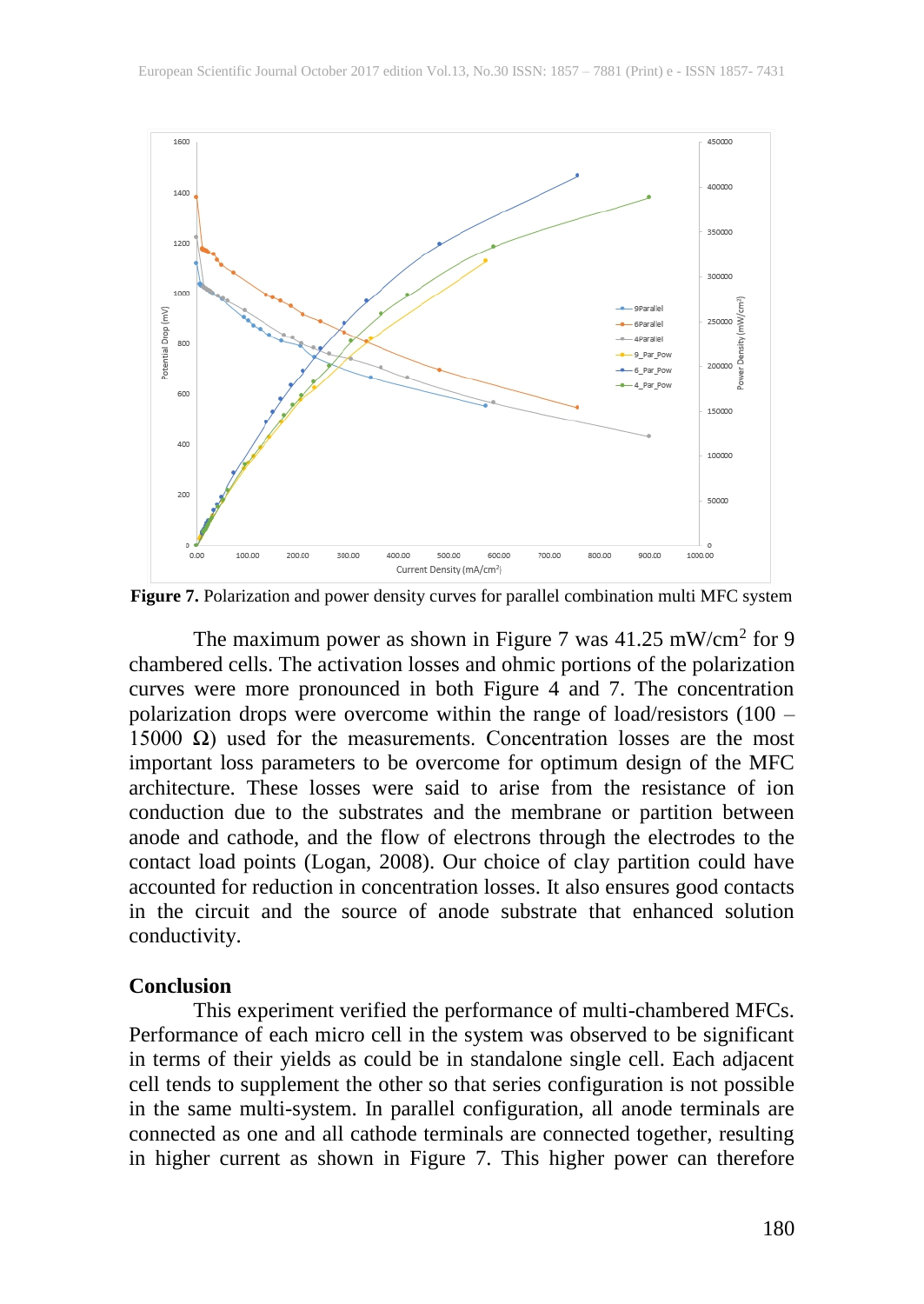perform for longer period when connected to a load. Few experimental uses, as in connection to digital watches, attested to such performances.

Furthermore, there is a coordination efforts of different scientific fields like electrochemists and materials scientists to delve into effects of the Mfensi clay in the development of several potential practical applications for other electronic systems. Even if it is certain that the production of high levels of electricity from MFC is far from target, an understanding of the coupling of clay material to enhance electron transfer to electrodes is probable to yield significant insights into the diversity of microbial respiratory abilities. In addition, it might lead to future applications in microelectronics.

### **Acknowledgements**

The authors sincerely acknowledge the management of Guinness Ghana Breweries Limited (GGBL, Kumasi) and staffs for the supply of wastewater and their help with the analytical measurements of COD for the entire project.

### **References:**

- 1. Aelterman, P., Rabaey, K., Pham, H. T., Boon, N., and Verstraete, W. (2006). *Continuous Electricity Generation at High Voltages and Currents Using Stacked Microbial Fuel Cells* Environ. Sci. Technol. 40(10), 3388–3394.
- 2. Bruce E. Logan (2008). *Microbial Fuel Cells.* The Pennsylvania State University. WILEY-INTERSCIENCE*,* A John Wiley & Sons, Inc., Publication pp  $3 - 62$ .
- 3. Calder, M. A. (2007). *Modeling of a Microbial Fuel Cell* Norwegian University of Science and Technology Department of Energy and Process Engineering
- 4. Folivi, L. E., Godman, A. (1977). *New Certificate Physics*. Pub: Longman Group Ltd., pp 310 – 314.
- 5. Pant, D., et al. (2010). *A review of the substrates used in microbial fuel cells (MFCs) for sustainable energy production.* Bioresour. Technol. doi:10.1016/j.biortech.2009.10.017.
- 6. Pant, D., et al. (2016). Evaluation of Bioelectrogenic Potential of Four Industrial Effluent as Substrate for Low Cost Microbial Fuel Cells Operation *Environmental Engineering and Management Journal,* August 2016, Vol.15, No. 8, 1897-1904
- 7. Samsudeen, N., Sharma, A., Radhakrishnan, T. K., and Manickam Matheswarana (2015).Performance investigation of multi-chamber microbial fuel cell: An alternative approach for scale up system.